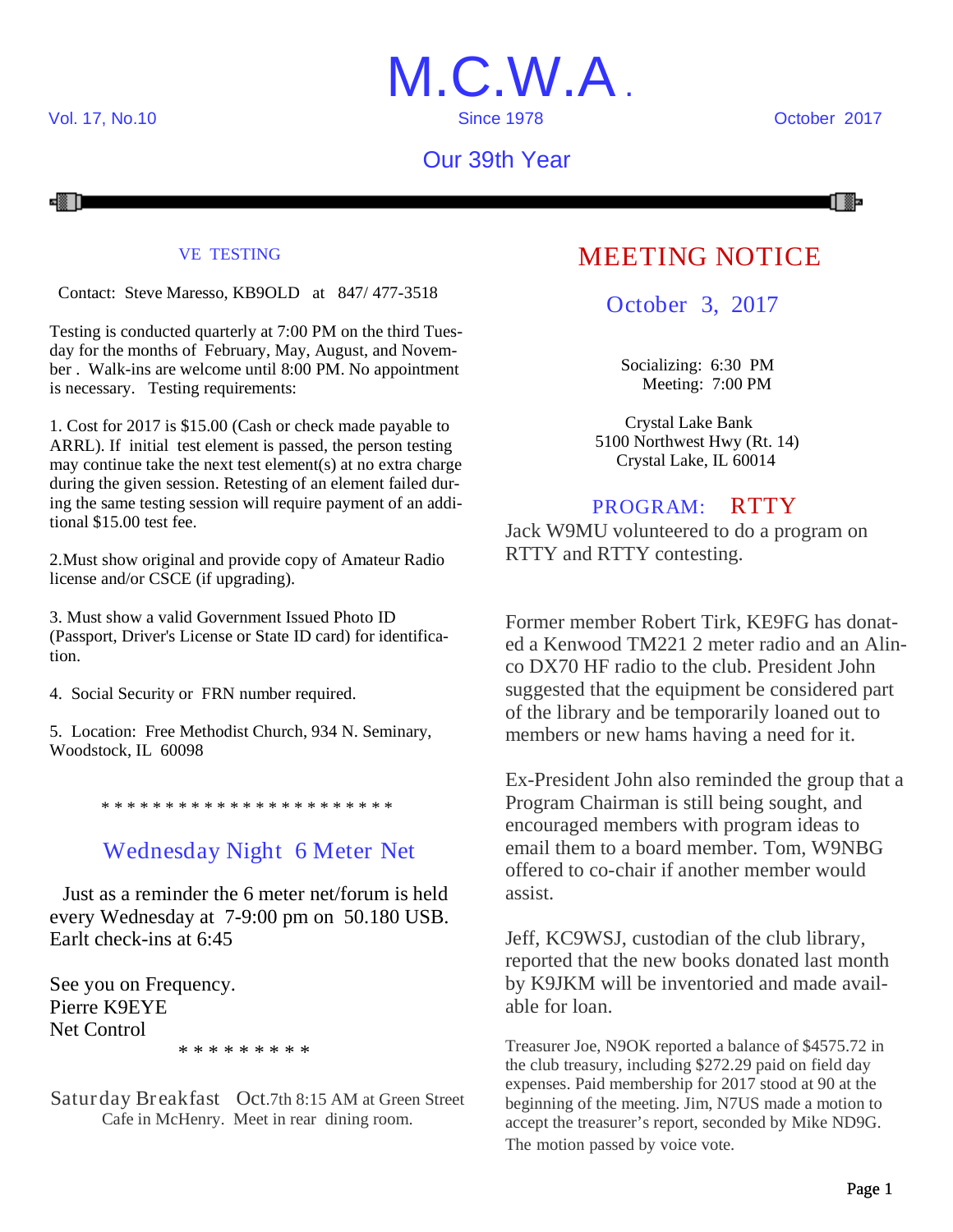



## I MUST AND WILL WORK DX!

I see a pattern developing. When I sit down to write this article each month, the solar numbers and propagation improve. But I will not write an article each day to ensure good propagation. Sooner or later this magic will fade. Currently the numbers look good and I won't take credit for it. Tonight I see an SFI of 90 and an SN of 36. The A index is 4 and the K is 2. These are not stellar numbers but the bands are reciprocating with decent conditions. Some weeks ago no sunspots were detected. So for this stage of the "cycles" we will be glad and give thanks. I say cycles because some experts have said that we are seeing shadows of cycle 25 already. Others are speaking of cycle 24 declining. Whatever it is, we'll take it. It's nice at the moment.

Regardless of the solar numbers, I look for DX when I get a yearning to talk with someone far away. I start with a view of cluster spots before I get to the shack. When I arrive to the shack, I often listen to the WWV signals. It is especially useful to listen to WWV on 15 and 20 Mhz. This will give one a preview of band conditions. Then we start with a listen to the higher HF bands and work our way down. Upon doing this last evening, I worked Central America 59 on 17m and South America 59 on 20m. When the solar numbers were much lower in early and mid September, I worked DX with Brazil on 12m with no difficulty. As September continued I worked Europe and South America on these bands. On the 21st, I worked the Dxpedition 5T5OK on 40m. This Dxpedition of European operators did a favorable job of working the bands with the limited 100w law of that land and some modest antennas. Again, the propagation wasn't stellar but they used the various bands and conditions wisely.

The fact that we Dxers expect to work DX at any time is reflected in the many announced DX operations for October. Look for such calls as 4W6RR, XT2AW, H40GC, S9YY, S9CQ, VK9XI, VK9XGJ, T32AZ, 8Q7BI, VK9CI, A52SJ, XW4XR, E44WE, VK9CZ and ZC4MK. This list is just a sample of the DX that will be available as we continue into Fall. Along with these calls will be Special Event stations and the usual Fall contests. Fall DX contests provide times to pad the DX logs like picking apples from trees this time of year.

Let me also say that 40m has been quite good. This will continue from 40m and down as the nights grow longer. Make sure your lower band antennas are in good shape before the snow and ice come.

Now say it after me, " I must and will work DX!" 73 Dave KA9OZP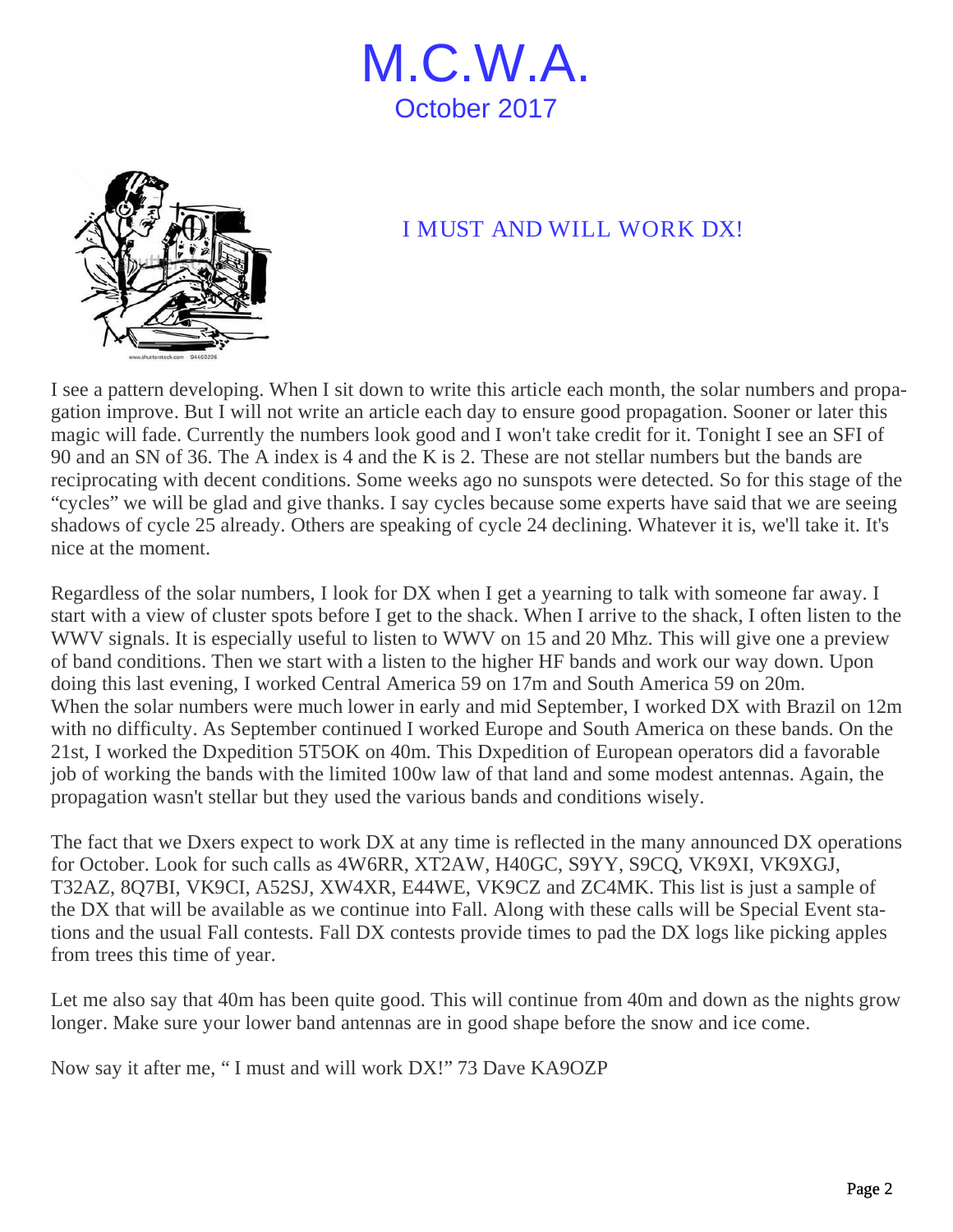

## Rockwell Collins to be Sold to United Technologies

#### 09/19/2017

United Technologies has announced plans to acquire avionics maker Rockwell Collins in a \$30-billion deal set to be consummated in 2018. United Technologies said it wants to further enhance its role in aviation for both its military and commercial customers in the area of new aircraft connectivity systems.

Collins Radio and later Rockwell Collins for many years manufactured top-tier Amateur Radio equipment. Art Collins, W0CXX, founded Collins Radio Company in 1933.

The Cedar Rapids, Iowa-based firm initially built shortwave and AM broadcasting gear as well as the military and scientific communities, and Collins provided the radio equipment to keep in touch with Admiral Richard Byrd's South Pole Expedition in 1933.

During World War II, Collins became the principal supplier of military radio and navigation equipment, and Collins later produced Amateur Radio equipment and provided communication gear for early NASA missions.

Collins Radio Company was purchased by Rockwell International in 1973. In 2001, the avionics division of Rockwell International was spun off to form Rockwell Collins. In its Amateur Radio heyday, the Collins S-Line was considered the king of the hill. Vintage Collins gear remains popular, and Collins mechanical filters are still widely used.

#### Officers & Staff

| wb8bzk@arrl.net           |  |
|---------------------------|--|
| mike.nd9g@gmail.com       |  |
|                           |  |
| Dan@dreamfactorymedia.com |  |
|                           |  |
| n9ok@arrl.net             |  |
|                           |  |
|                           |  |
|                           |  |
| jack@w9mu/net             |  |
|                           |  |
|                           |  |
| n9avy@arrl.net            |  |
|                           |  |
|                           |  |
|                           |  |
|                           |  |

\* \* \* \* \* \* \* \* \* \* \* \* \* \* \* \* \*

STRAY Ad says:For Sale Transceiver.Works great but I don't have a microphone or power cord. Was my backup rig. How did they test it? W4KVW de eham

STRAY It's all relative.Ham radio is actually a very inexpensive hobby my gear about \$7000,some new and some used).Compare that to high-end audio gear used by "audiophiles" In the hundreds of thousands of dollars!

#### K4IIE de eham